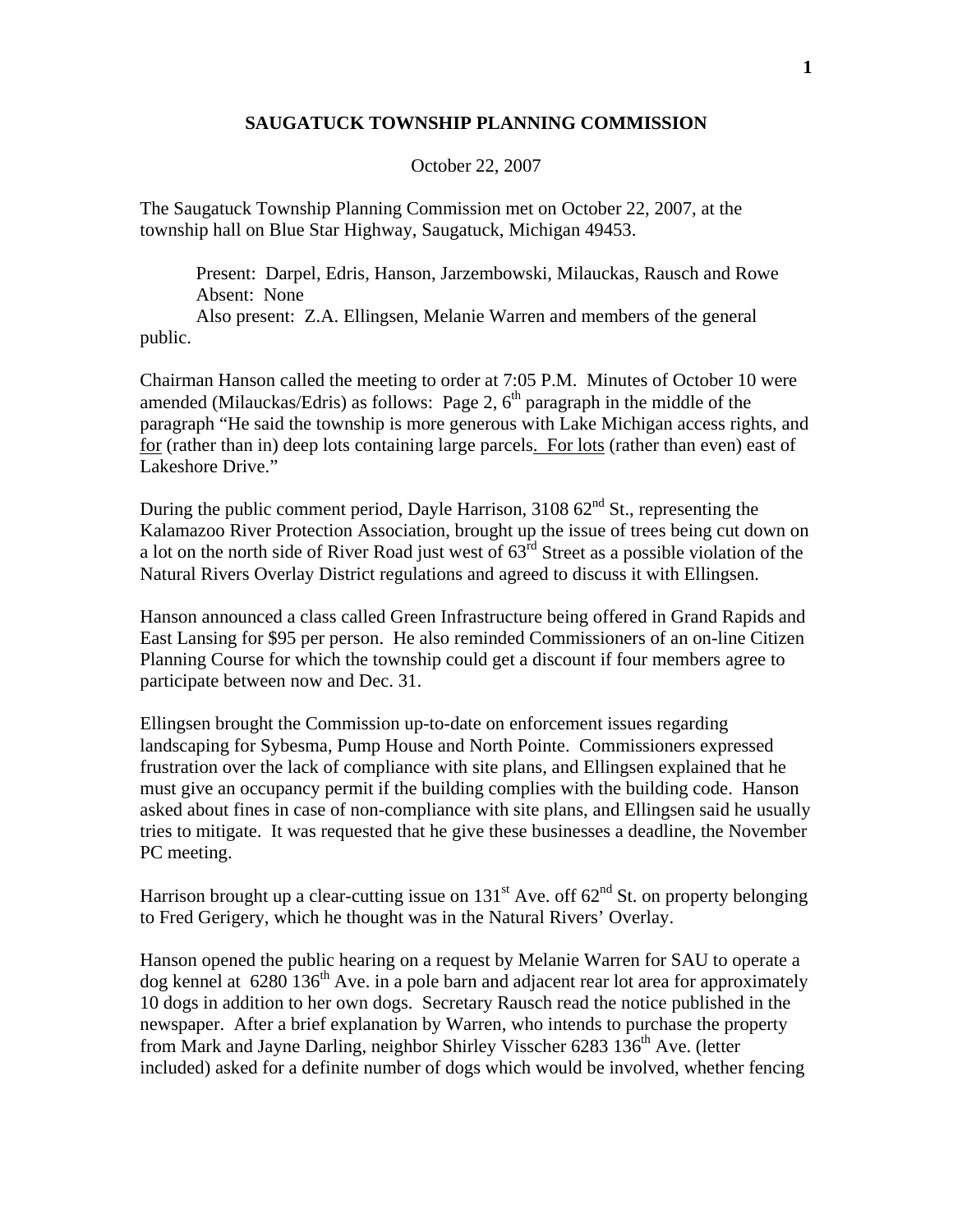would be high and dense enough to ensure the safety of small children, and what noise abatement measures would be taken.

Deb Matthai, 6936 Hickory Lane, pointed out that Sec. 40-731 requires that any dog kennel be at least 50 feet from the neighbors' lot line. Jayne Darling said she thought the barn was only 25 feet from the western lot line, as shown on the drawing presented. Given this information, Hanson thought Warren should have been apprised of this. She decided to withdraw her application for SAU so she could have her fee returned. Ellingsen said he would write a letter to the township board admitting his error.

After a brief recess, Hanson opened the public hearing to terminate SAU for outdoor sales for Howard Bouwens at 365 Maple Street because of noncompliance with site plan conditions. Secretary Rausch read the notice published in the newspaper. Bouwens had called Ellingsen three days ago to say he would not be present at this hearing. Hanson read the conditions which included down-focused lighting, time limit on lighting, fencing along the south property line, pilings to appear as on plan, "no stopping/standing" signs on Blue St., hours of operation, no engine repair, boat delivery to pads be from Blue Star only, limit of three boats on north end of parking lot on Maple and also on pads on Blue Star.

Ron Van Wieren, 445 S. Maple, said he had canceled his plans for this weekend to come to this meeting and didn't like hearing Bouwens would not be present. He said he didn't think anything was complied with and sited specifically the fence was never completed and there had been 6-10 boats parked on the Maple St. side.

There was some discussion about whether this hearing should be tabled and a deadline set for Bouwens to comply. It was mentioned that the tenant for which the SAU was requested is no longer renting the building. Ellingsen said Bouwens did not ask the PC to table the hearing.

Matthai asked if the PC could terminate the SAU pursuant to Sec. 40-693, and Hanson said YES. There being no further discussion, Rausch made a motion to close the public hearing, Rowe seconded and the motion carried.

Jarzembowski made a motion, supported by Darpel, to terminate the SAU for outdoor sales for Howard Bouwens at 365 Maple Street because he did not comply with the conditions of July 24, 2006, specifically the fence was not completed, the pilings and "no stopping/standing" signs were not placed on Blue Star Highway, and the security light was not shielded. Motion carried.

After a brief recess, Jarzembowski left at 9:10 P.M., and the meeting reconvened to discuss maximum density calculation in A-2 as opposed to other zones. Hanson agreed to present the ambiguity to the township attorney and planner to see if this can be reconciled and whether Sisson's formula could be used as a guideline.